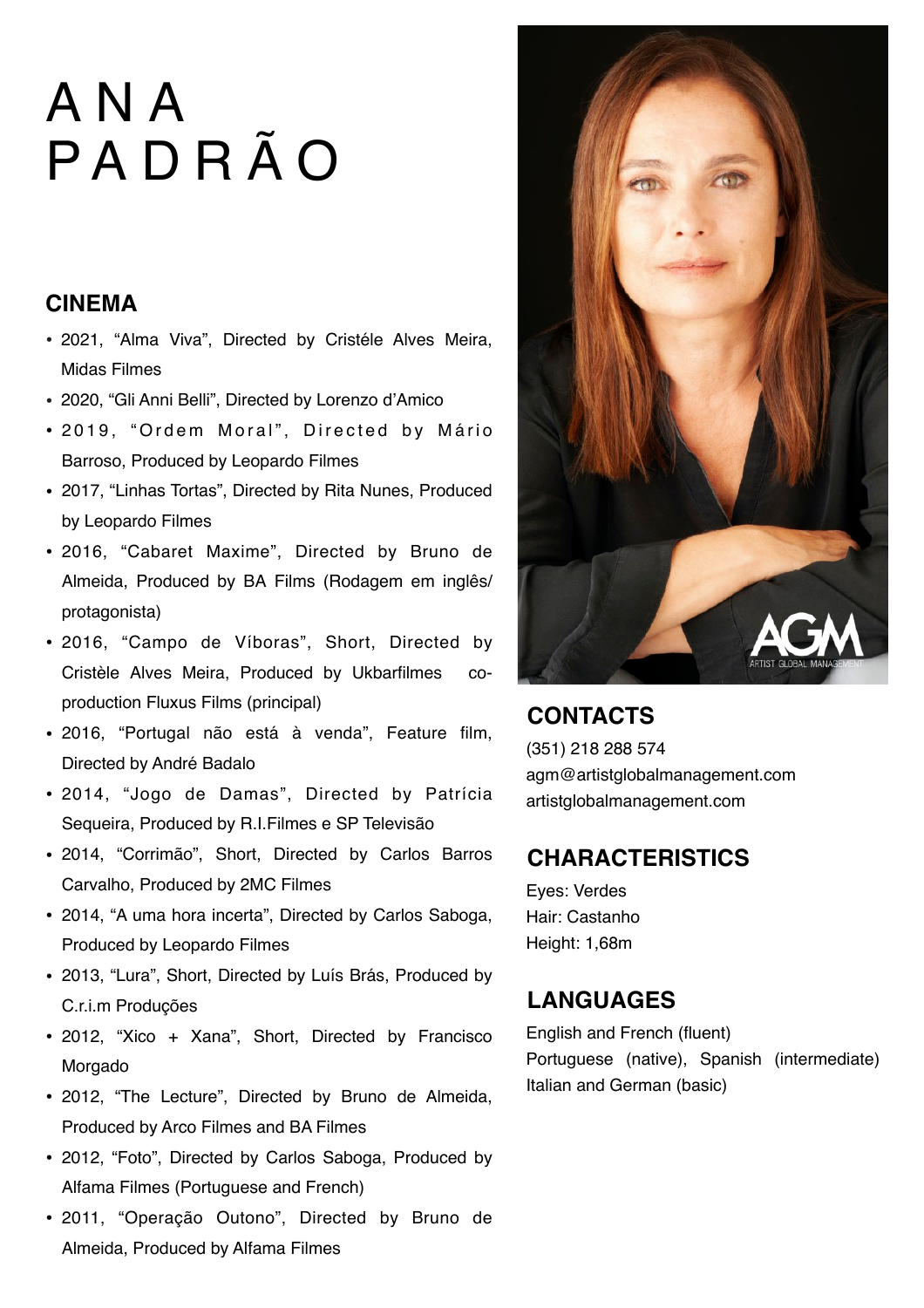### **CINEMA**

- 2010, "Gigola", Directed by Laure Charpentier, Produced by Marie Amélie Production (Lisbon and Paris, in French, co-star)
- 2009, "Uma aventura na casa assombrada", Directed by Carlos Coelho da Silva, Produced by VC Filmes
- 2009, "Os sorrisos do destino", Directed by Fernando Lopes, Produced by Clap Films (principal)
- 2008, "A Outra", Curta-Metragem, Directed by Cláudia Clemente, Produced by SouthWestProduções (principal)
- 2008, "A esperança está onde menos se espera", Directed by Joaquim Leitão, Produced by MGN Filmes (co-star)
- 2008, "Second Life", Directed by Alexandre Valente and Miguel Gaudêncio, Produced by Utopia Filmes
- 2008, "Amália", Directed by Carlos Coelho da Silva, Produced by VC Filmes
- 2008, "Um amor de perdição", Directed by Mário Barroso, Produced by Clap Films
- 2007, "Velocidade de sedimentação", Short, Directed by António Escudeiro, Produced by Filmes do Tejo (principal)
- 2007, "Call Girl", Directed by António Pedro Vasconcelos, Produced by MGN Filmes
- 2007, "The Lovebirds", Directed by Bruno de Almeida, Produced by Arco Films (USA and Portugal, in Portuguese and English)
- 2004, "O milagre segundo Salomé", Directed by Mário Barroso, Produced by Gémini Films
- 2003, "Os Imortais", Directed by António Pedro Vasconcelos, Produced by Animatógrafo II
- 2002, "La Balsa de Piedra", Directed by George Sluizer, Produced by Lusomundo, MGS Film and Sogecine (Portugal, Spain and Denmark, in Portuguese and spanish)
- 1999, "A tempestade da terra", Directed by Fernando d'Almeida e Silva, Produced by Cinemate Material Cinematográfico
- 1996, "Cinco dias, cinco noites", Directed by José Fonseca e Costa, Produced by Gémini Films
- 1995, "A comédia de Deus", Directed by João César Monteiro, Produced by G.E.R.
- 1995, "Fado majeur et mineur", Directed by Raoul Ruiz, Produced by Madragoa Filmes and Le Petit Bureau (France and Portugal, in French)
- 1994, "Det bli'r i familien", Directed by Susanne Bier, Produced by Detdanske Filminstitut (Denmark and Sweden, in Swedish)
- 1993, "L'éternel mari", Directed by Raoul Ruiz, Produced by Madragoa Filmese Le Petit Bureau
- 1993, "O fio do horizonte", Directed by Fernando Lopes, Produced by C.T.N. Producente
- 1993, "Coitado do Jorge", Directed by Jorge Silva Melo, Produced by Ariane Films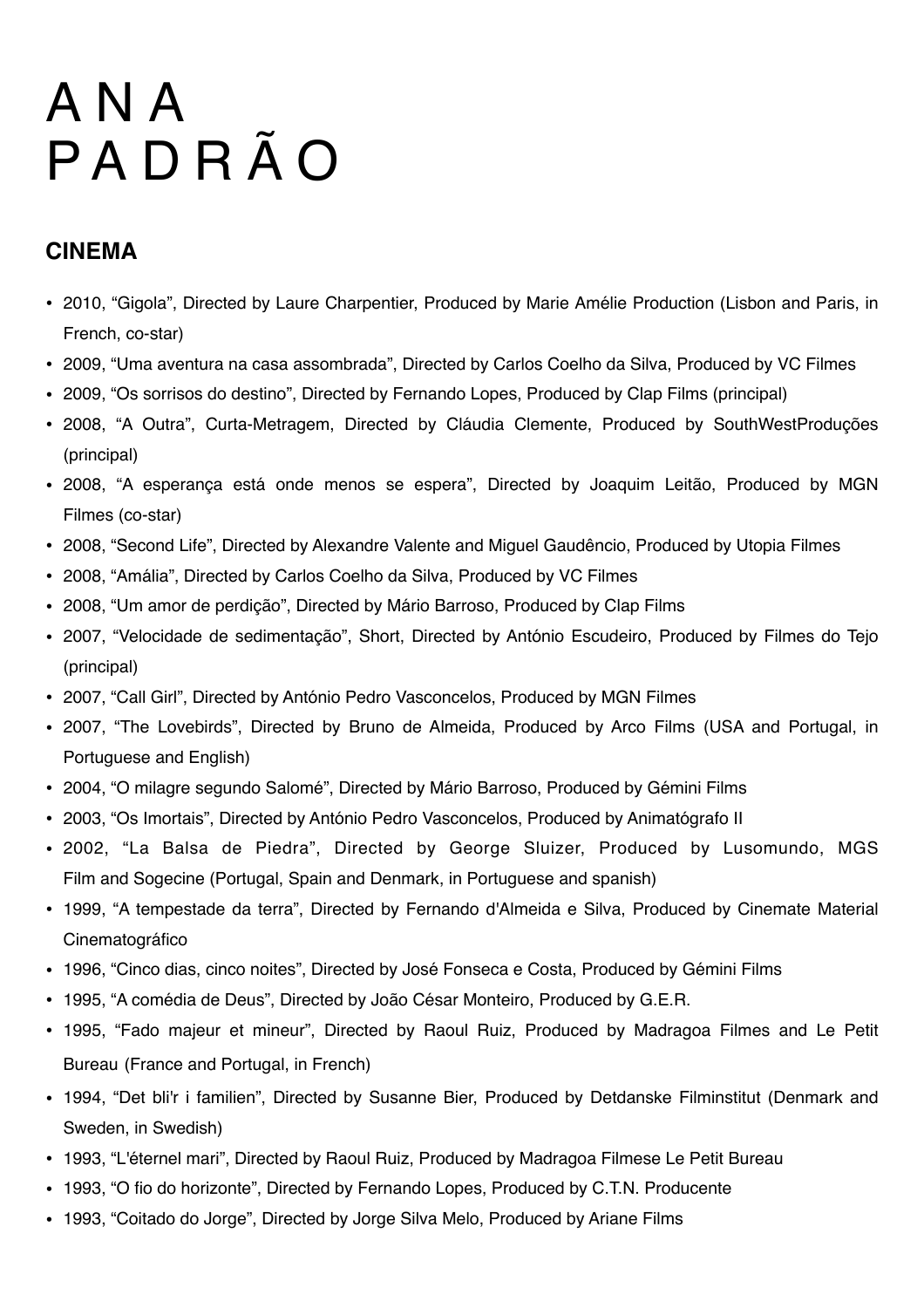## **CINEMA**

- 1991, "My daughter's keeper", Directed by Heinrich Dahms, Produced by Miramax, Buzzmedia Network (England and South Africa, in English)
- 1990,"1871", Directed by Ken McMullen, Produced by Animatógrafo, Channelfour Films, La Sept (England e France, in English and French)
- 1990, "A Ilha", Curta-Metragem, Directed by Joaquim Leitão, Produced by Antenne 2 (in English)
- 1989, "Mar à vista", Directed by José Nascimento, Produced by Inforfilmes
- 1986, "Associations de Malfaiteurs", Directed by Claude Zidi, Produced by Film 7 e France 3 Cinéma (France, in French)

## **THEATER**

- 2017, "Ophelia", by Fernando Nobre e José Neto
- 2011/12, "As lágrimas amargas de Petra Von Kant", by Fassbinder e António Ferreira
- 2009/10, "Hannah e Martin", by João Lourenço
- 1986, "Mãe Coragem", by Bertolt Brecht, João Lourenço

### **TELEVISION**

- 2021, "A Rainha e a Bastarda", TV Series, Directed by Sérgio Graciano, Fado Filmes, RTP
- 2020, "Capitães de Açúcar", TV Series, RTP
- 2018/19, "A Teia", Soap Opera, TVI
- 2017/18, "A Herdeira", Soap Opera, TVI
- 2018, "Vidas Opostas", Soap Opera, SIC
- 2017, "3 Mulheres", TV Series, by Fernando Vendrell, Produced by David & Golias, RTP
- 2016/17, "Amor Maior", Soap Opera, SIC
- 2015/16, "Coração D'Ouro", Soap Opera, SIC
- 2014, "Única Mulher", Soap Opera, TVI
- 2013, "Bella Block Lissabon", German TV Series, de Christian Von Castelberg, Produced by Ufa Fiction e Direcção Executiva Cinemate, German channel ZDF
- 2013/14, "Sol de Inverno", Soap Opera, SIC
- 2012, "Dancin Days", Soap Opera, SIC (special appearance)
- 2011/12, "Depois do Adeus", TV Series, SP Televisão, RTP
- 2011, "Maternidade", TV Series, RTP (special appearance)
- 2011, "Anita Garibaldi", Italian Television Film, by Cláudio Bonivento, RAI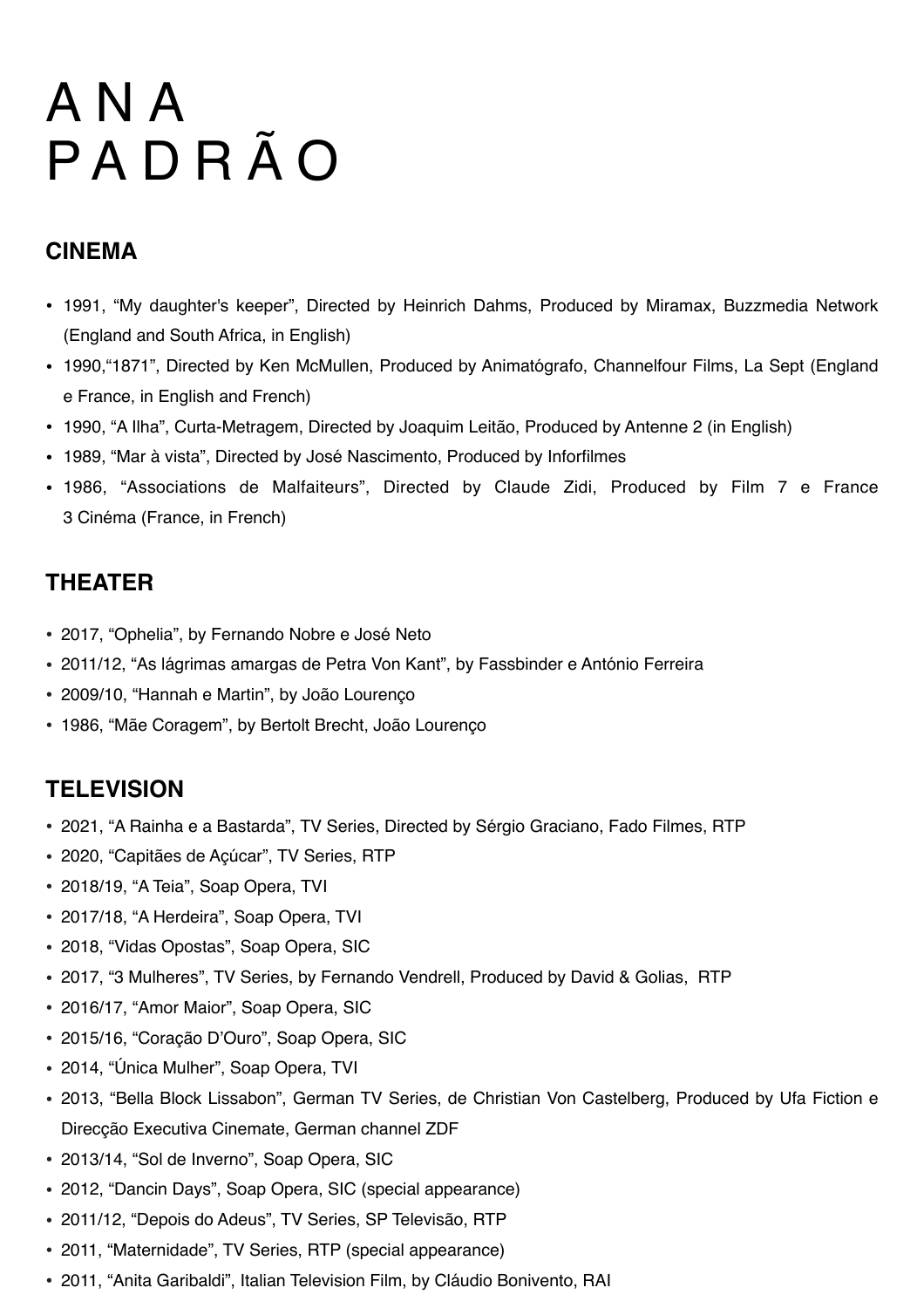## **TELEVISION**

- 2011, "Laços de Sangue", Soap Opera, SP Televisão, SIC (special appearance)
- 2011, "Família Mata", TV Series, SIC (special appearance)
- 2010, "Espírito Indomável", Soap Opera, TVI
- 2009, "O noivado do Dafundo", Theater, RTP
- 2008/09, "Podia acabar o mundo", Soap Opera, SIC
- 2008, "A vida privada de Salazar", TV Series, by Jorge Queiroga, SIC
- 2008, "Pai à força", TV Series, RTP (special appearance)
- 2007/08, "Resistirei", Soap Opera, SIC
- 2007, "Vingança", Soap Opera, SIC (special appearance)
- 2006/07, "Jura", Soap Opera, SIC (special appearance)
- 2005, "Love Online", Television Film, by Mário Barroso, RTP
- 2005, "Diário de Sofia", TV Series, RTP
- 2004, "Mistura fina", Soap Opera, TVI (special appearance)
- 2004/05, "Só gosto de ti", TV Series, TVI (special appearance)
- 2002, "Gente feliz com lágrimas", Mini TV Series, RTP (special appearance)
- 2001/02, "Um estranho em casa", Soap Opera, RTP
- 2000, "Amo-te Teresa", Television Film, by Cristina Boavida, SIC
- 2000, "Crianças SOS", TV Series, TVI
- 2000, "O Segredo", Television Film, by Leandro Ferreira, SIC
- 1999, "Residencial Tejo", TV Series, SIC
- 1998/00, "Médico de Família", TV Series, SIC
- 1998, "Ballet rose vidas proibidas", Mini TV Series, RTP
- 1998, Mes enfants étrangers", Télévision Film, by Olivier Langlois, FR2
- 1996, "Camilo e filho", TV Series, SIC (special appearance)
- 1993, "Renseignements généraux", TV Series, FR2 (special appearance) (France)
- 1993, "Deux justiciers dans la ville", TV Series (special appearance)
- 1991, "Napoléon et l'Europe", TV Series (France)
- 1991, "Jolly poker", TV Series, by Marco Serafini (Germany)
- 1990, "Claxon", TV Series, RTP
- 1988, "A mala de cartão", Mini TV Series, Antenne 2
- 1988, "Histórias que o diabo gosta", RTP (special appearance)
- 1988, "Passerelle", Soap Opera, RTP